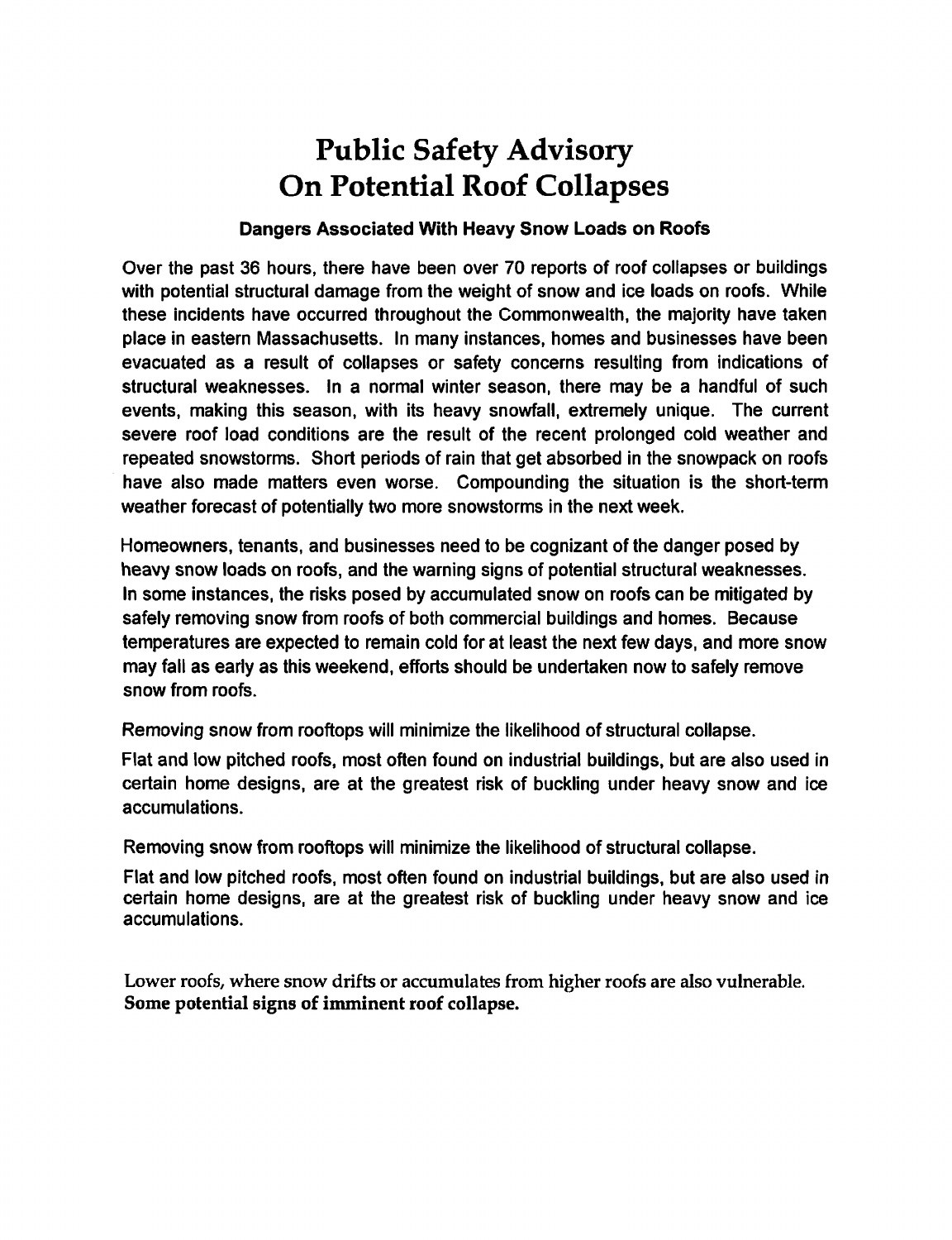

### Tips for Homeowners in removing snow and ice from roofs and other areas

- DO's  $\bullet$
- Use a snow rake for pitched roofs (available at most hardware stores) to remove snow  $\bullet$ from your roof.
- Start from the edge and work your way into the roof.  $\bullet$
- Try to shave the snow down to a 2 or 3 inches on the roof instead of scraping the roof  $\bullet$ clean, which will risk damage to your shingles or other roof covering.

Keep in mind that any metal tool could conduct electricity if it touches a power line.

Also, metal tools will do more damage to your roof.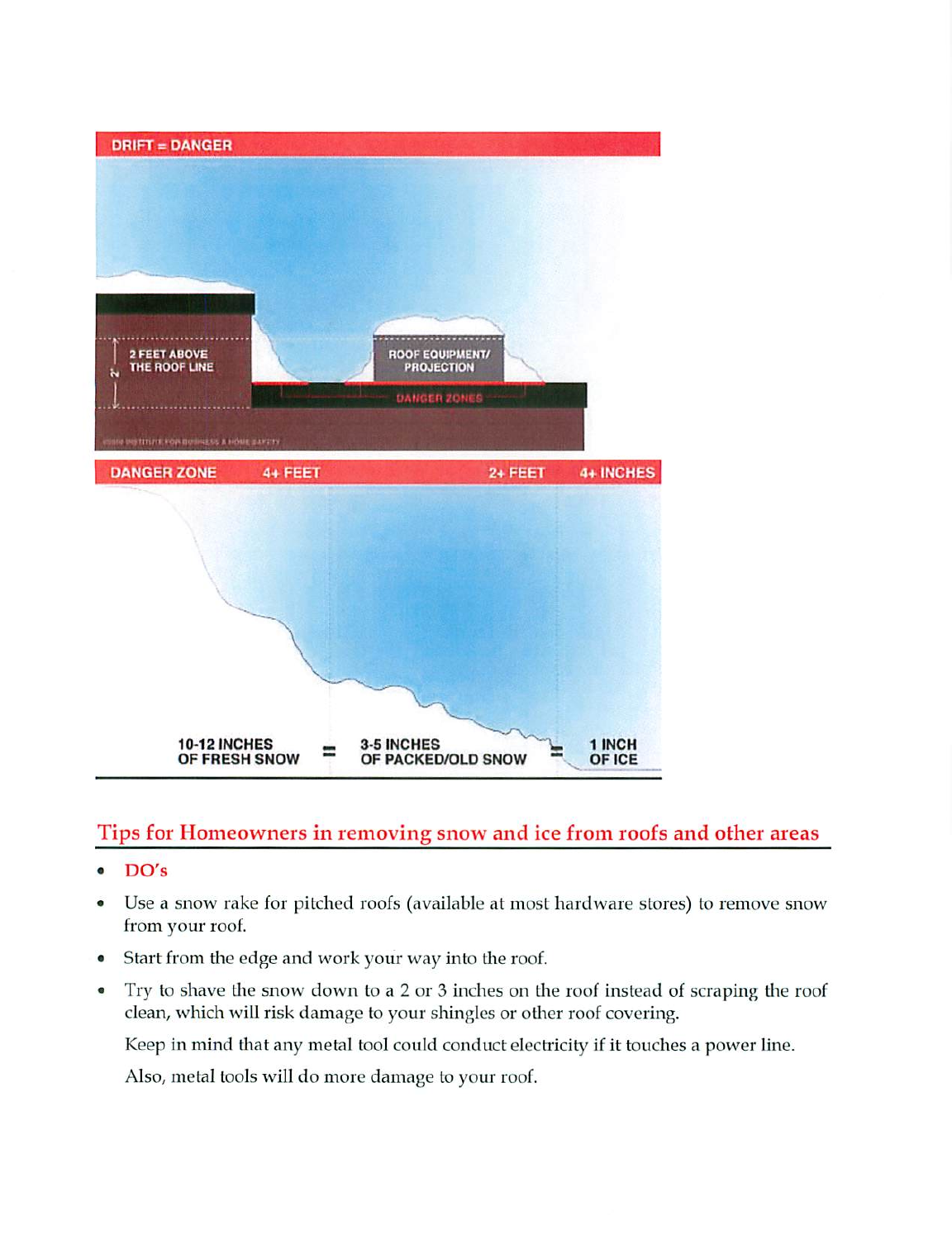Shovel snow from flat roofs throwing the snow over the side away from the building.

Most plastic shovels are better, except for the ones with curved blades-those too will do some damage to your roof.

- Remove large icicles carefully if they're hanging over doorways and walkways.  $\bullet$ Consider knocking down icicles through windows using a broom stick.
- Wear protective headgear and goggles when performing any of these tasks.  $\bullet$
- $\bullet$ Consider hiring professionals to do the job. The combination of heights plus ice makes this one of the more dangerous house chores.
- If you don't hire professionals, at least have someone outside with you in case anything does go wrong
- Keep gutters, and drains clean, free of ice and snow and keep downspouts clean at  $\bullet$ ground level.

#### Tips for Homeowners in removing snow and ice from roofs and other areas

- DON'T's
- Unless approved by a registered professional engineer, don't add your weight or the  $\bullet$ weight of equipment to the roof.
- Don't use a ladder since ice tends to build up on both the rungs of the ladder and the  $\bullet$ soles of your boots.
- Don't use electric heating devices like hair dryers or heat guns to remove snow and ice.  $\bullet$
- Don't use open-flame devices to remove snow and ice.  $\bullet$

According to Meteorologist Tony Petrarca, a cubic foot of dry snow weighs about seven pounds, while a cubic foot of wet snow weighs anywhere from 12 to 18 pounds. So, if it's possible, hire someone to help with all of the snow clearing.

### How to Recognize Problems with Roofs

- Sagging roofs
- Severe roof leaks
- Cracked or split wood members  $\bullet$
- Bends or ripples in supports  $\bullet$
- Cracks in walls or masonry  $\bullet$
- $\bullet$ Sheared off screws from steel frames
- Sprinkler heads that have dropped down below ceiling tiles $\bullet$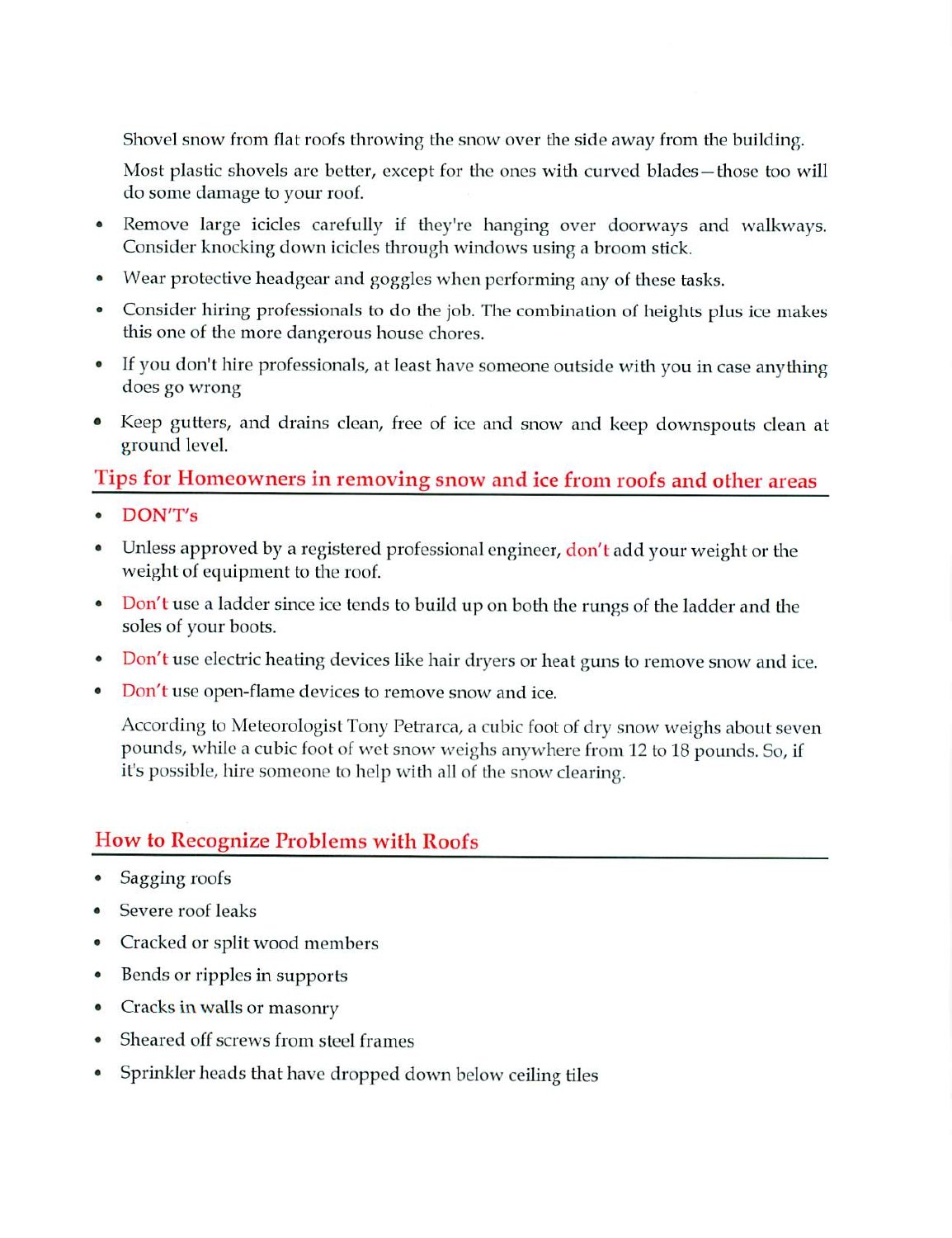- Doors that pop open  $\bullet$
- Doors or windows that are difficult to open  $\bullet$
- Bowed utility pipes or conduit attached at ceiling  $\bullet$
- Creaking, cracking or popping sounds

# Other Safety Tips for Homeowners

- Make sure you smoke alarms and carbon monoxide detectors are working.
- Check your outside fuel and dryer exhaust vents, making sure that they are not obstructed by snow or ice. Never use cooking equipment intended for outside use indoors as heat source or cooking device. Never use your oven for heat.
- Clear snow away from furnace and dryer exhaust vents to prevent carbon monoxide  $\bullet$ poisoning.
- Space heaters need space, so use them in 3-foot circle of safety; free of anything that  $\bullet$ catch fire. Space heaters are not designed to replace your central heating system; they are only designed to provide a little extra heat on a temporary basis. So be sure to turn them off when you leave room or go to bed at night.
- Clear snow away from downspouts so water has a place to go.  $\bullet$
- Do not be tempted to use a heat gun or open flame torch to melt the ice; the risk of  $\bullet$ starting a fire is huge.
- If you feel you are in immediate danger, get outside and call 9-1-1.

### Tips for businesses in removing snow and ice from roofs and other areas

- DO's
- The same tips apply. However, if you are going to use a snow blower, make sure that  $\bullet$ it has been approved by a structural engineer to be used on a roof, and that the blower is set to a high level above the roof so as not to damage roof membrane.
- $\bullet$ Use a snow rake for pitched roofs (available at most hardware stores) to remove snow from your roof.
- Start from the edge and work your way into the roof.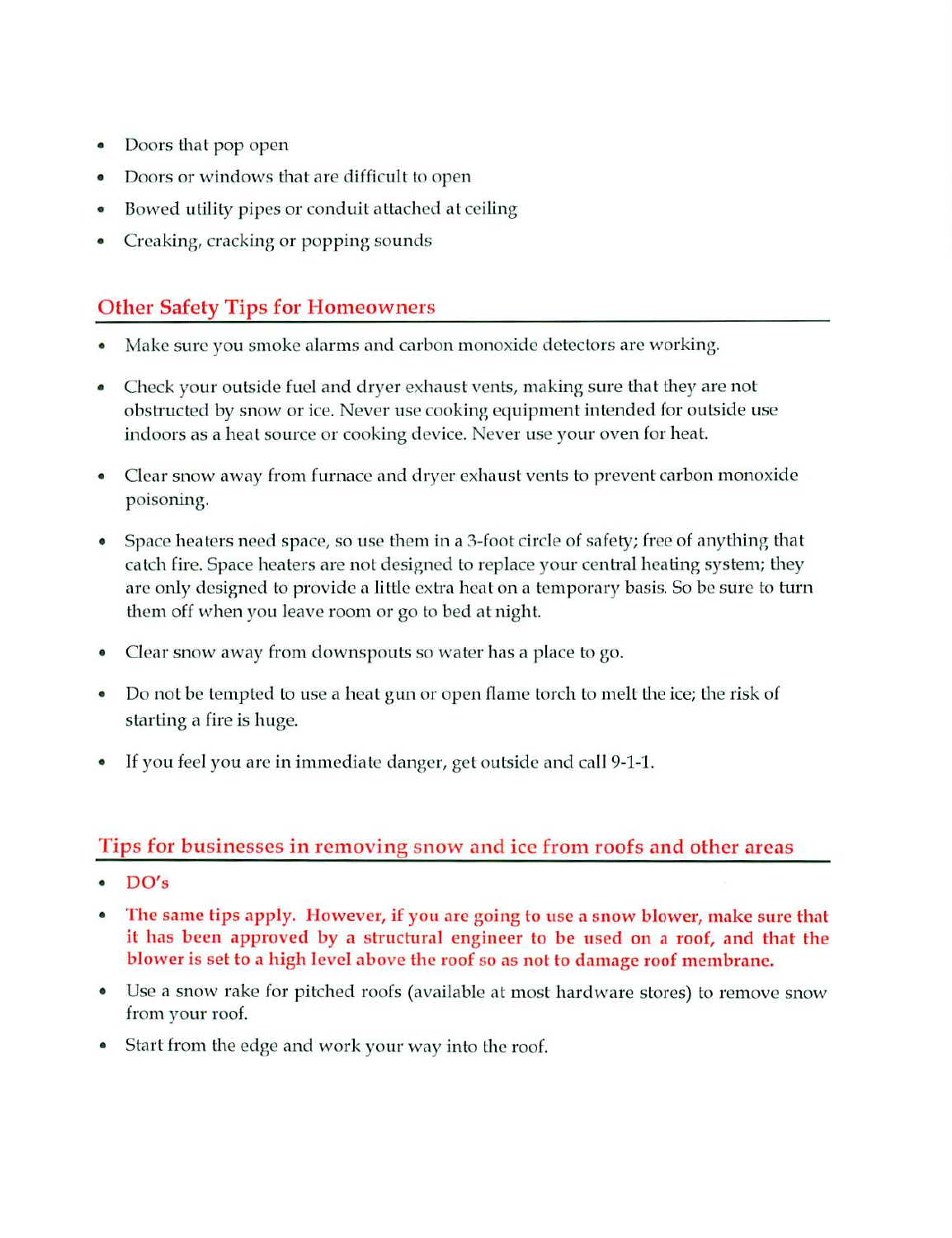- Try to shave the snow down to a 2 or 3 inches on the roof instead of scraping the roof clean, which will risk damage to your shingles or other roof covering. Keep in mind that any metal tool could conduct electricity if it touches a power line. Also, metal tools will do more damage to your roof. Shovel snow from flat roofs throwing the snow over the side away from the building. Most plastic shovels are better, except for the ones with curved blades-those too will do some damage to your roof.
- Remove large icicles carefully if they're hanging over doorways and walkways.  $\bullet$
- Wear protective headgear and goggles when performing any of these tasks.
- Keep gutters, downspouts and drains clean.

#### How to Recognize Problems with Roofs in Commercial Buildings

- Many of the same apply added
- Sagging roof steel visually deformed
- Severe roof leaks
- Cracked or split wood members
- Bends or ripples in metal supports
- Cracks in walls or masonry
- Cracks in welds of steel construction
- Sheared off screws from steel frames
- Sprinkler heads pushed down below ceiling tiles
- Water puddles where it never has before
- Doors that pop open
- Doors or windows that are difficult to open
- Bowed utility pipes or conduit attached at ceiling
- Creaking, cracking or popping sounds
- 

## What to do if you have problems

- Call your local building or fire official.
- If there is imminent danger, evacuate the building and call 911.